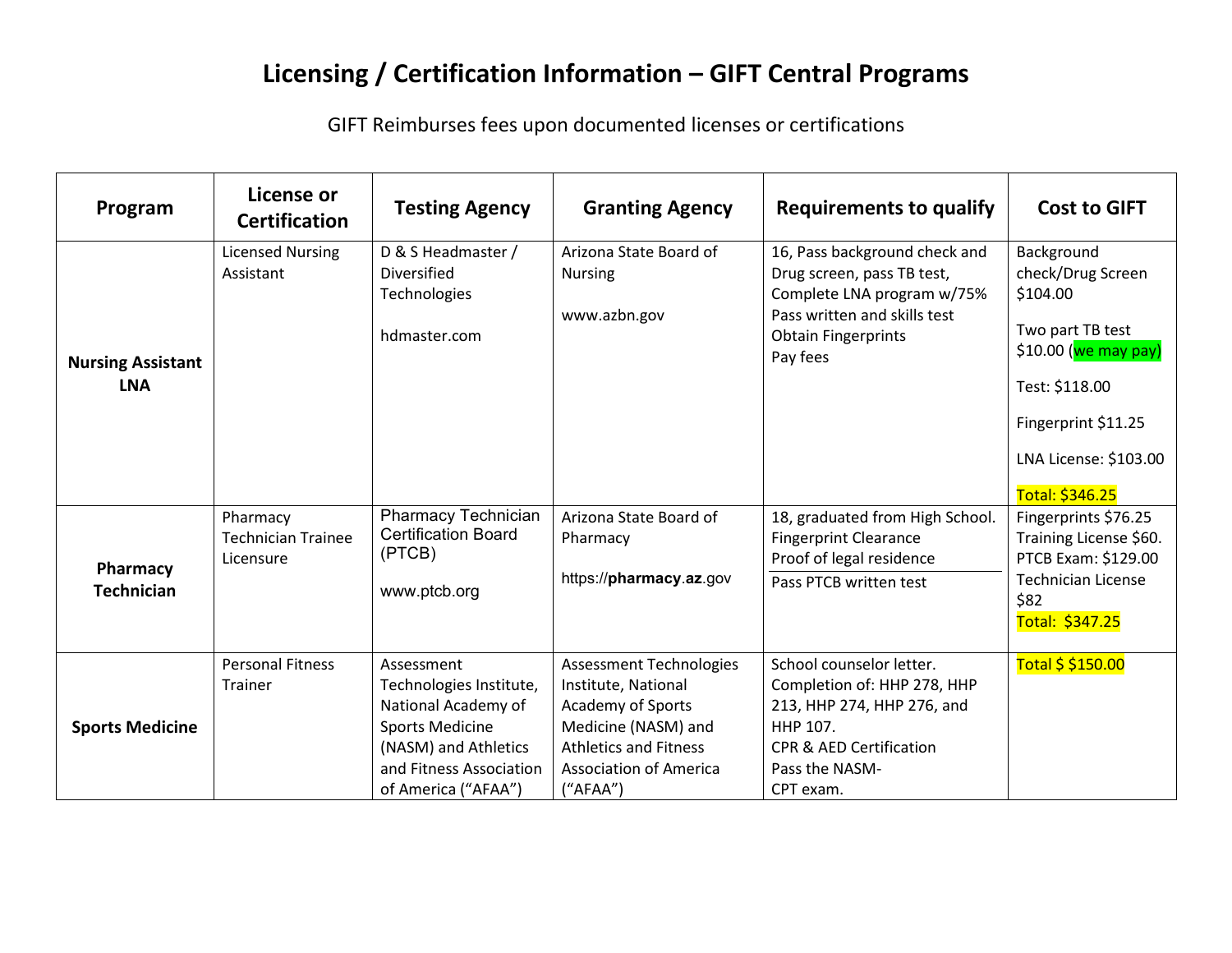| Cosmetology                                 | Licensed<br>Cosmetologist                                                     | Professional<br><b>Credential Services</b><br>www.pcshq.com           | Arizona State Board of<br>Cosmetology<br>https://boc.az.gov            | 1450 hours of Cosmetology<br>training<br>Pass Written and Practical Exam<br>16 / 18 - Education and Lawful<br>presence                                                                              | Test: \$177.00<br>License: \$60.00<br><b>Total \$237.00</b>                                                                                                                                      |
|---------------------------------------------|-------------------------------------------------------------------------------|-----------------------------------------------------------------------|------------------------------------------------------------------------|-----------------------------------------------------------------------------------------------------------------------------------------------------------------------------------------------------|--------------------------------------------------------------------------------------------------------------------------------------------------------------------------------------------------|
| <b>Lab Assistant</b>                        | <b>Medical Laboratory</b><br>Technician (MLT)                                 | American Medical<br>Technologists (AMT)<br>americanmedtech.org        | <b>American Medical</b><br>Technologists (AMT)<br>americanmedtech.org  | Completed Academic course of<br>study with 200 didactic hours<br>with minimum of 100 hours of<br>fundamental laboratory<br>technology.<br>AND 120 hours approved clinical<br>laboratory experience. | My Clinical Exchange:<br>\$37.00<br>Fingerprints \$75.00<br>Test and license:<br>\$160.00<br><b>Total \$272.00</b>                                                                               |
| Phlebotomy                                  | Phlebotomy<br>Technician (RPT)                                                | American Medical<br>Technologists (AMT)<br>americanmedtech.org        | <b>American Medical</b><br>Technologists (AMT)<br>americanmedtech.org  | Educational program with 120<br>didactic clock hours<br>50 successful venipunctures<br>10 successful skin punctures<br>Take and pass AMT exam                                                       | Test and license:<br>\$120.00                                                                                                                                                                    |
| <b>Medical Assistant</b>                    | <b>Medical Assistant</b><br>(RMA)                                             | <b>American Medical</b><br>Technologists (AMT)<br>americanmedtech.org | <b>American Medical</b><br>Technologists (AMT)<br>americanmedtech.org  | Graduate from an accredited<br>academic program.<br>Have 720 clock hours of instructi<br>Including 160 clock hours of<br>externship                                                                 | Test and license:<br>\$120.00                                                                                                                                                                    |
| <b>Emergency Medical</b><br><b>Services</b> | National Registry of<br><b>Emergency Medical</b><br><b>Technician (NREMT)</b> | <b>National Registry EMT</b><br>Exam                                  | National Registry of<br><b>Emergency Medical</b><br>Technician (NREMT) | 18, Complete state approved<br><b>Education Program</b><br><b>Current CPR-BLS</b><br>Take cognitive Exam and pass<br>Take and pass psychomotor<br>Exam<br>No criminal history                       | Background<br>check/Drug Screen<br>\$104.00<br>Two part TB test<br>\$10.00<br>Flu Shot \$25-\$35<br>Written \$135.00<br>Psychomotor: no<br>extra fee, part of the<br>program.<br>Total: \$284.00 |